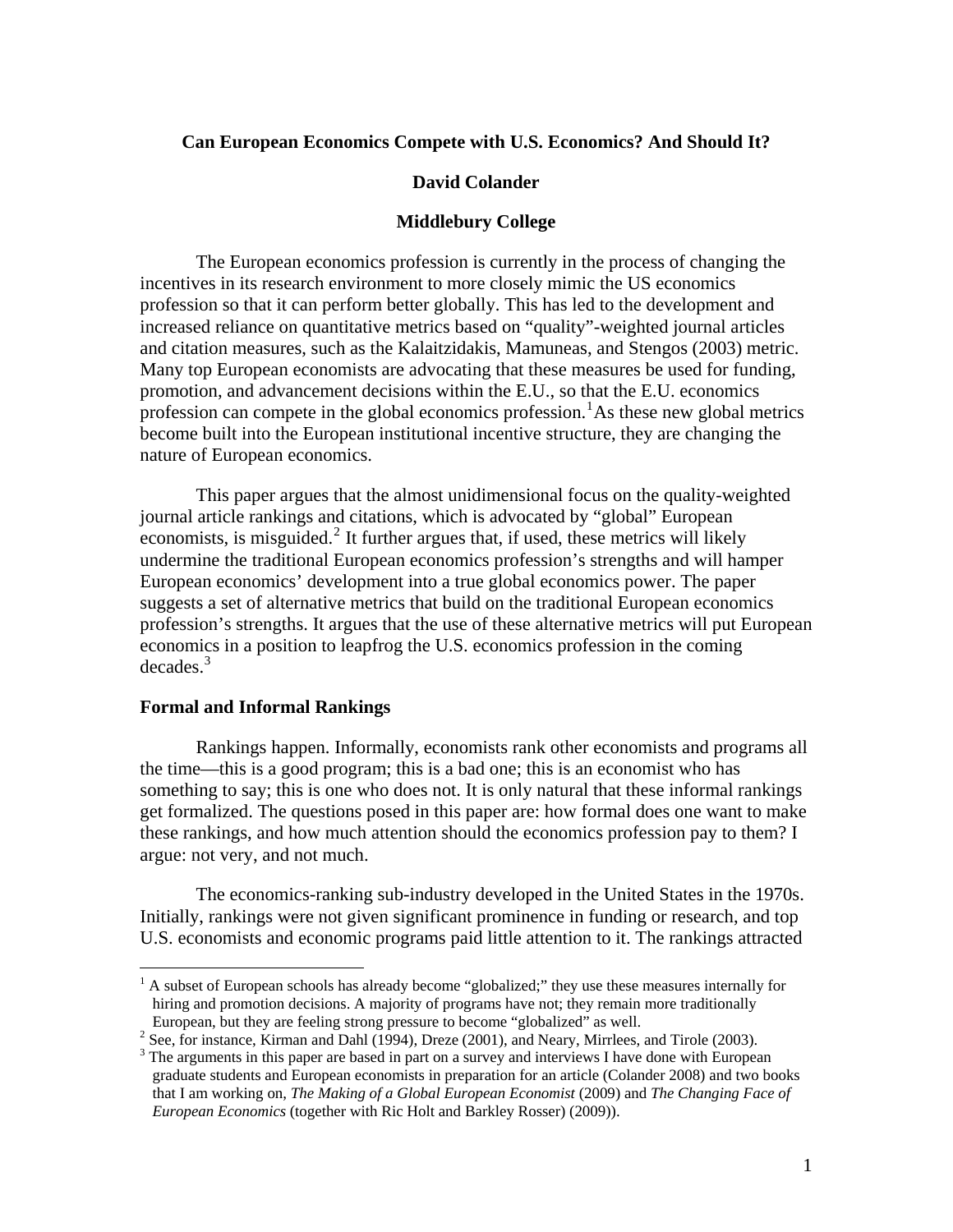most interest among non-top-tier programs that wanted to build their programs up to become top-tier, and thought they could do it by hiring and promoting people who scored highly in the rankings. Thus, over time, the formal rankings of programs, and of economists, became used in U.S. economics programs for promotion decisions, especially at second-tier programs.<sup>[4](#page-1-0)</sup> Most top economists that I talk to still do not take these rankings too seriously; they make their own decisions about who is a good economist and which is a good program. The rankings are certainly not something that the AEA even implicitly endorses in the way that the EEA has done.<sup>[5](#page-1-1)</sup>

Given this dismissive attitude by top U.S. economists of rankings, as I turned my interest to European economics in the early 2000s, I was surprised by the strong reliance on quantitative metrics of quality-weighted journal article output that seemed to characterize my discussions with top global European economists, and with the current reforms in European economics. I argue that this concern and focus are misplaced, both because the quantitative measures being used don't measure full output of economists, and because they don't provide a meaningful measure of future innovative cutting-edge research output, which is the type of research that can move programs into the top globally-ranked set of schools.

While these top European economists advocating the use of the journal article metrics recognize the problems with formal quantitative rankings, they defend them by arguing that the need to change the institutional structure of traditional European programs is worth the costs the rankings would impose. Their goal is to make Europe competitive with U.S. economics, and they feel that the lack of pressure to do research in traditional European programs makes that impossible. They argue that introducing quantitative measures of research, and basing funding on those admittedly imperfect measures, would increase the pressure to do quality research and should be implemented.

The argument in this paper is that the changes being imposed will likely backfire, and are unlikely to help European economics compete. While I agree that the traditional European academic economics profession needs a serious shakeup, the ranking metrics being suggested for funding and advancement are not the way to do it. Specifically, much

<span id="page-1-0"></span><sup>&</sup>lt;sup>4</sup> Top-tier programs tended to give far less weight to these rankings. In their view, good work leads to high rankings, not the other way around. The sense I get from economists at top programs is that if you have to think about rankings, then you probably don't have a truly top program. Few funding decisions in the United States are directly tied to these rankings although' informally, rankings are used to justify funding requests. Where faculty unions exist, these formal rankings have been highly formalized and embedded in formal promotion procedures. At most non-union schools rankings of an economist's journal articles are just informally used, but they are nonetheless important.

<span id="page-1-1"></span><sup>&</sup>lt;sup>5</sup> In 1989, I reviewed much of the recent literature on ranking of U.S. departments for the AEA's *Journal of Economic Perspectives*. In that article I expressed a view that was shared by the top economists I spoke with, and suggested that "the ranking game has been beat to death." (Colander 1989, 141) I wrote: "Everyone knows that any ranking loses important dimensions and, among those active in the profession, the information about which schools rank where is known more precisely than the rankings disclose, especially in view of how quickly top individuals move from school to school and how quickly topics considered important change. (ibid.) Another recent survey of rankings in the U.S. came to a similar conclusion. It found that changes in rankings methods do not change significantly the top schools, but can change significantly at the medium- and lower-ranked schools. (Thursby, 2000) Thursby writes, "There's not a hill of beans difference across large groups of departments." (p. 383)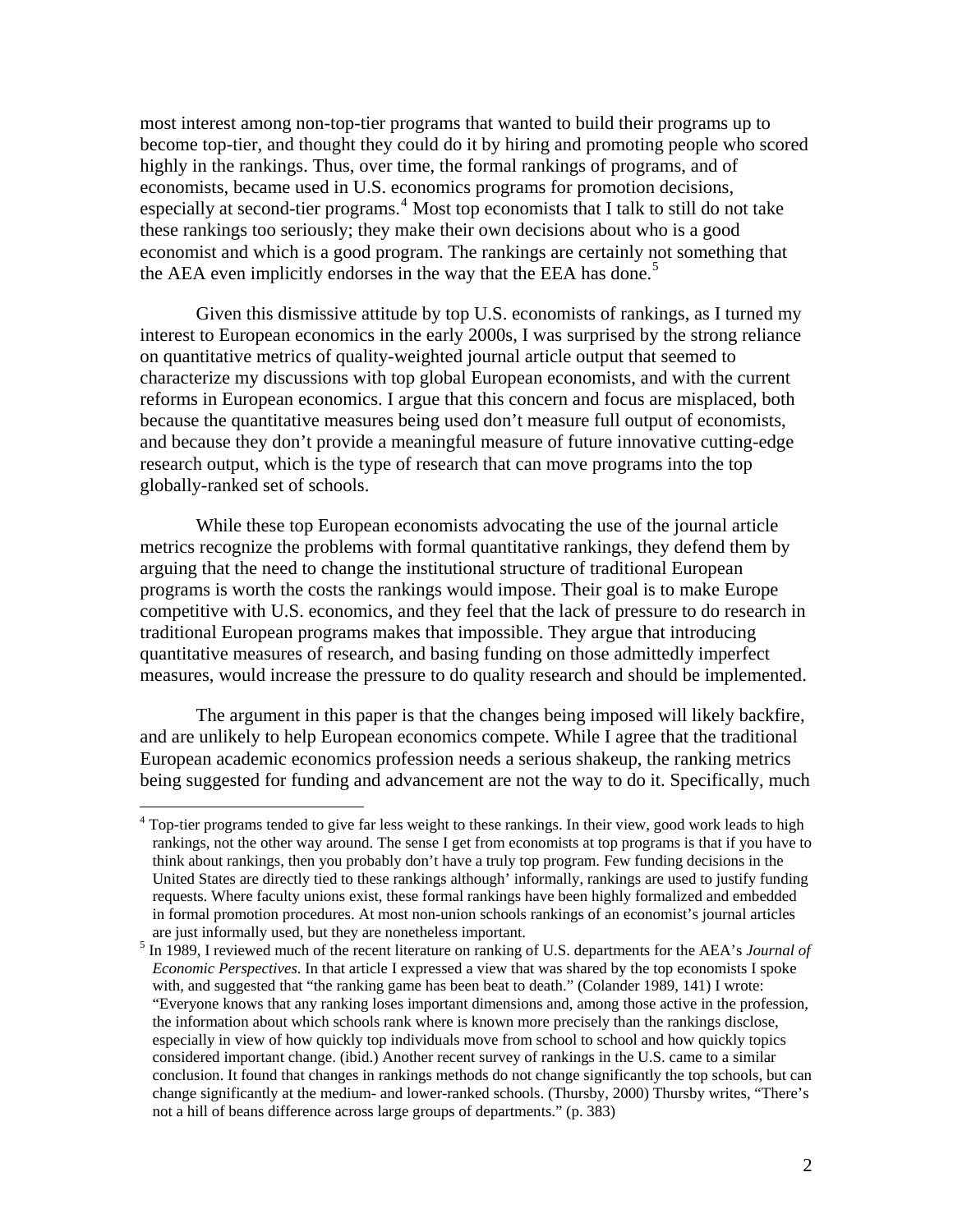more consideration has to be given to the limits of rankings than seems to have been given. In the absence of that consideration, the introduction of formal rankings into promotion and advancement decisions will be counterproductive. It will turn European universities into a set of perpetual second-tier global programs, like the perpetual secondtier U.S. programs, rather than turning European programs into serious competitors for dominance of global economics.<sup>[6](#page-2-0)</sup>

## **Full Output Ranking Metrics**

 $\overline{a}$ 

In theory, appropriate formal quantitative rankings can be used in promotion and funding decisions. In practice, because of principal-agent problems, (Holmstrom and Milgrom 1991) it is not clear whether it can or not. The problem is that the appropriate formal rankings would be quite different than the existing rankings being discussed in Europe; they would have to be what I call a "full output metric." Anything less than full output metrics will bias activity away from non- or under-measured output that often makes up a large percentage of cutting-edge research activities likely to change the profession in the future.

Were formal research output rankings the only way to gather information about economists' output, the problems associated with the use of output rankings would be unavoidable. But they are not. As I will argue below, the economics profession's activities are informationally small activities, where informal knowledge that active economists have of other active economists' work provides a better measure of an economist's and a program's output than will any formal ranking. You know who responds to your paper in an e-mail with insightful comments; you know who made an important point at a workshop. You know which program has people working on outside-the-box research that isn't showing up in the ranking metrics.<sup>[7](#page-2-1)</sup> You know who is working on a potentially major innovation in theory or in econometrics. You know who has written a paper that is insightful, but never got around to publishing it, or who published it in an obscure journal. Thus, for example, the fact that Bill Vickrey published most of his papers in obscure journals did not stop the profession from recognizing his contribution with a Nobel Prize.

My point is that for informationally small activities, such as research in economics, formal ranking studies add little to the understanding of active professionals of other professionals' work in an operative way; they are far too imprecise for that. The measures simply create quantitative metrics that either ratify previously held views, or, if the rankings don't match one's prior, lead one to look for problems in the formal rankings. "In-the-know" economists' informal ranking supersedes any formal ranking. There is obviously an interaction, and I am not arguing that formal rankings are useless.

<span id="page-2-0"></span> $6$  For all the push by various non-top-tier U.S. programs to improve in the rankings, there has been little shift over the years in the overall rankings of programs; no program has moved into the top group that was not close to the top group initially. The problem is that when a star or group of stars develops at lower-ranked programs, they are hired away by the higher-ranked, more prestigious, and generally wealthier programs.<br><sup>7</sup> Cal Tech in the United States is an example. It ranks much higher in many top economists' rankings than

<span id="page-2-1"></span>it ranks in the standard ranking metrics.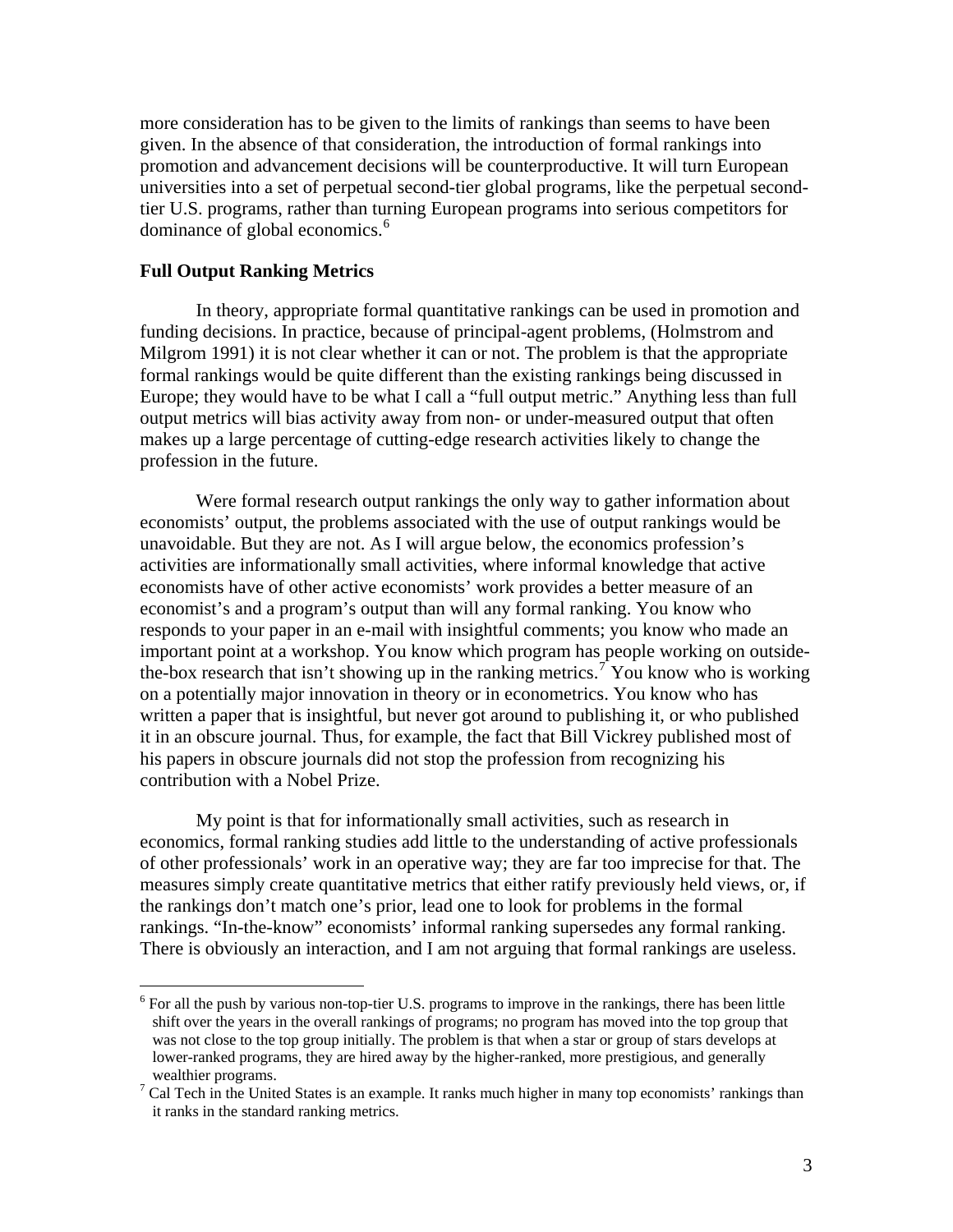Formal rankings can be used to refine one's informal rankings, but my claim is that the information in economists' informal rankings far exceeds the information in formal rankings.

### **What Is Economists' Output?**

 $\overline{a}$ 

Let me now consider what the standard journal article ranking metrics miss in measuring economists' output. Most U.S. universities specify economists' output as involving three components: research, teaching, and service.<sup>[8](#page-3-0)</sup> Any meaningful ranking of economists' output must appropriately capture and weight all these elements.

Most U.S. universities (at least those without faculty unions) leave open the relative importance of each of these measures in promotion decisions, in part because the department's weights that are used in decisions on promotion and tenure generally differ from the funder's implicit weights, especially in public universities, which are in large part government-funded. (It is an open secret in the United States that universities transfer toward research those resources given by funding agencies for teaching.) There is usually some wording in most university by-laws that all three elements contribute to promotion decisions, but in most U.S. graduate economics departments, the sense I get from talking to economists is that about 95% of the weight is placed on research and 5% on teaching and service.<sup>[9](#page-3-1)</sup>

Actually, teaching plays a more important role in U.S. economics departments than the 95%/5% split would suggest. While it may not be given much weight in the formal decision, at many graduate schools economists' workmanship ethic, and their desire to be seen as good in all aspects of their job, leads professors to spend significant time on teaching—far in excess of what recognition it might provide them in the advancement process. Thus, if I had to hazard a guess about the average time spent by economics faculties at the top 50 universities on the various activities, it would be 50% teaching, 80% research, and 20% service, with much of the service coming from posttenure faculty who have gone into government and university administration positions. (This adds up to more than 100% because most U.S. economists believe that they are putting in more than 100% effort.) Normalizing this effort to 100%, I arrive at a relative weighting of 33% teaching, 53% research (of which 80% of research effort or 42% of total effort is for journal article publication), and 13% service for U.S. economists, a weighting reflecting the true allocation of U.S. economists' time. So, for most U.S. economists, a ranking based on journal article research is capturing less than half of what they would see as their output.

<span id="page-3-0"></span> $8$  Each of these sub-elements of output can include many dimensions. The most ambiguous of these three is service, but it general includes activities both within the economics profession and within the broader academic and societal community. Government, central bank, international government agency, business, and think tank economists have an even broader concept of output, and their output measure would significantly expand the areas that would fall under the service heading. Their service includes providing advice to policy makers, weighing in on public and internal debates and policy issues by writing policy briefs, and talking with, and influencing, policy makers and the general public.<br><sup>9</sup> Where I teach which is a liberal arts school with only undergraduates the impli-

<span id="page-3-1"></span>Where I teach, which is a liberal arts school with only undergraduates, the implicit sense I have is that after an initial high level of teaching threshold is passed, 50% of the promotion decision depends on research, 40% on teaching, and 10% on service.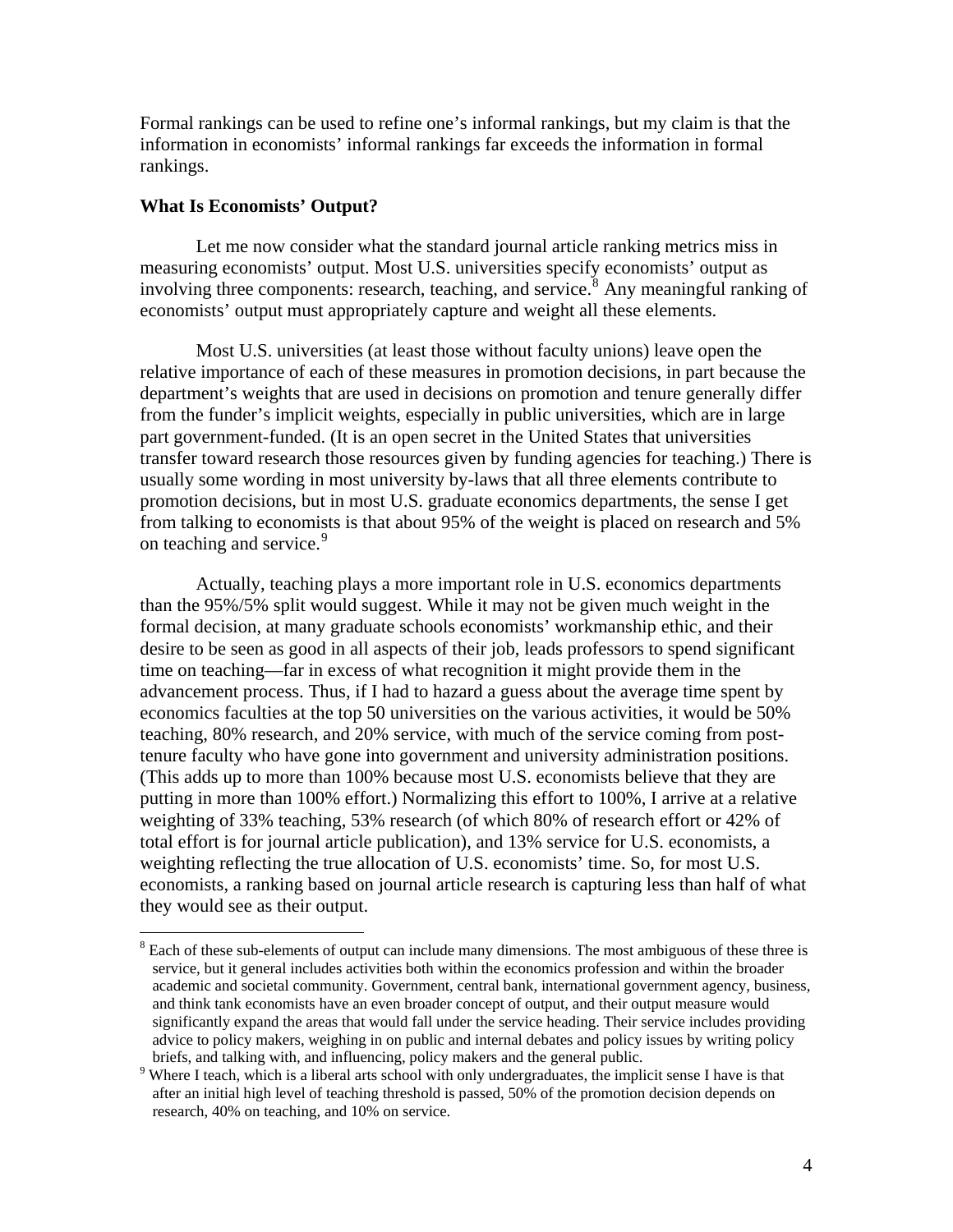In traditional European universities, incentives have been quite different. As pointed out by Frey and Eichenberger (1992, 1993) there are two major differences. First, the non-journal article aspect of research gets far more importance in Europe; far less emphasis goes into preparing research for top-ranked journals. Second, in Europe, service is considered not only at the department and university level, but also at the national level; in Europe there has been a strong tradition of professors playing active formal and informal roles in advising governments and in public debates. They argue that compared to U.S. economists, a larger percentage of European economists play the role of public intellectual and weigh in on public debates about policy issues.

 In my view, contributing to the public debate is an important output of economics—it brings economic knowledge to policy. Frey and Eichenberg's argument that European economists do more of that is consistent with the incentives they face; such output is more likely to "count" in Europe, and can lead to advancement much more than is the case in the United States. My sense is that, until recently, in traditional European programs, the attitude was that if one published in an international journal--fine, but such activity was only one measure of many that lead to advancement in the European context. That means that European economists naturally focus less on publishing in international journals even if the economists in Europe are doing research that may be highly publishable in those journals.

My point is that these different incentives also lead to a different allocation of time in U.S. and global European programs and traditional European programs. Assuming the same 20% division of time that I gave to U.S. economists for department and university service, and adding another 10% for state-level service, I would estimate that 30% of European economists' time goes to service. Frey also states that undergraduate teaching is more important in Europe, but to be conservative, let's say that it is the same 50% input that I estimated for U.S. economists. Research ranks lower in traditional European programs than it does in the United States. Just to put some estimate on it, say that research generally gets 30% of their time, and that 60% of that research goes toward journal-article publication. Adding these together gives a total of 110%, the lower total amount reflecting the lower incentives for work of all kinds in Europe as compared to the United States. Normalizing to 100% gives relative time spent of 45% for teaching, 28% for research, of which 60% or 17% is for journal-article publication and 28% for service. The numbers used in these calculations are obviously debatable, but the point they make is not: these differential incentives in the U.S. and traditional European programs make any comparison of traditional European programs and U.S. programs highly questionable. That point holds for any reasonable choice of percentage allocation of time in Europe and the U.S.

If my estimates of the differential incentives for the U.S. and traditional European programs are close to correct, this suggests that lower effort accounts for only 27% of the lower journal-article research output in Europe, and that almost 75% of the difference is simply a reflection of the differential incentive structure. By that I mean that these journal-article metrics are comparing 17% of traditional European economists' output with 42% of U.S. economists' output, which makes it a bit like comparing European football players with U.S. football players on the basis of their ability to pass, receive,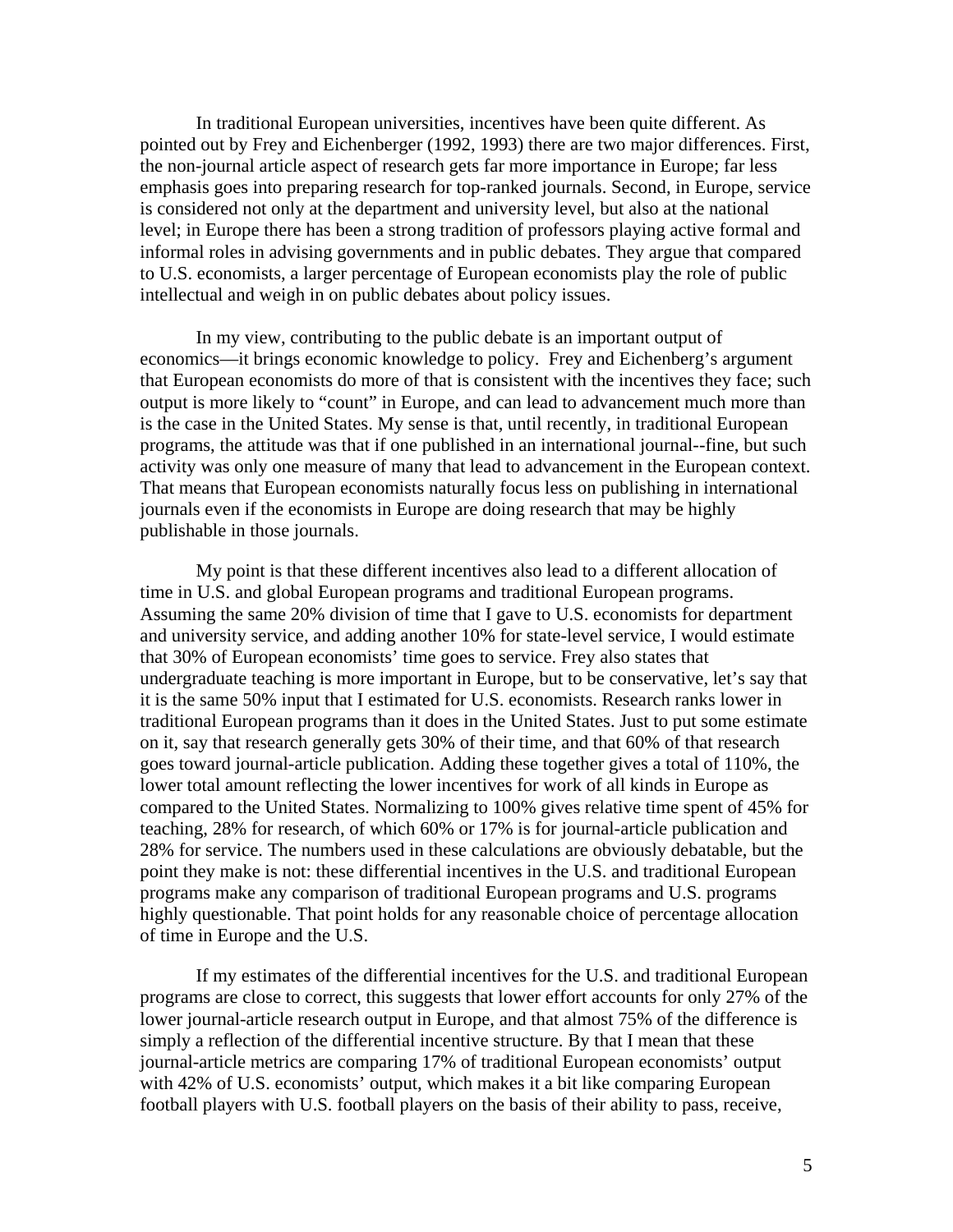and block a U.S. football. If one did a full measure of output, this argument would suggest that there is much more parity between the traditional European and U.S. economics professions than these ranking studies have suggested, and that they present a far less distressing picture than the commentators and advocates of a change in metrics suggest. $10^{-10}$  $10^{-10}$ 

#### **What Is Economist's Research Output?**

My argument against the journal-article metric is even stronger than that these metrics do not measure economists' full output. It is that they also don't measure economists' research output in an especially meaningful way. The reason they don't is that research output is a multidimensional concept, and journal-article output measures only a small part of the total; thus it biases the research done to emphasize that particular dimension. Research includes working on an idea in one's mind, taking part in an on-line debate, developing new ideas, writing a book, taking part in a workshop, commenting on a paper, editing a journal, refereeing, or developing some idea within a business. When Fisher Black worked on macroeconomic theory and the lack of a pricing anchor in an economy with advanced financial markets while at Goldman Sachs, or when Hal Varian worked on search algorithms while at Google, they were doing seminal research but little of it led to journal-article publication. Similarly, work by economists at YahooResearch doesn't get published. But that work influences ideas, real world policies, and discussions within economics.

Another dimension of research involves its purpose. Theoretical research is that part of research that best fits the journal-article outlets. But the majority of economists do not do theoretical research; they do applied research, which is meant to influence policy. By focusing the output metric on journal articles, economists are led to focus on what elsewhere I have called "hands-off" applied research, which I contrast with "hands-on" applied research.<sup>[11](#page-5-1)</sup> Hands-off policy analysis is written for other economists or advisors to policy makers more than it is written for policy makers. To the degree the analysis actually comes to policy conclusions (generally it concludes with a call for more research), those conclusions are highly contingent on the implicit value judgments and goals in the models. *If* the policy maker accepts these value judgments and goals, and *if*  the world works like the model, then the policy recommendations of the hand-s off research are relevant, but the hands-off research papers have no discussion of these issues, which makes the research of little value to the policy maker. Hands-off researchers must leave it to an intermediary between the economic scientist and the policy maker to do the translation.

Hands-on policy analysis is different than the policy done by hands-off applied economists. Applied policy economists do work that is more econometrically sophisticated, and is written for other economists, not for policy makers. Economists' applied policy is meant to be a contribution to the scientific debate. Hands-on policy

<span id="page-5-0"></span> $10$  As I stated earlier in this paper, my argument is not that that are no problems with academic European economics. It is simply to argue that the ranking studies comparing the programs to the United States are not a clear demonstration of those problems.<br><sup>11</sup> I develop this distinction further in Colander and Nopo (2008).

<span id="page-5-1"></span>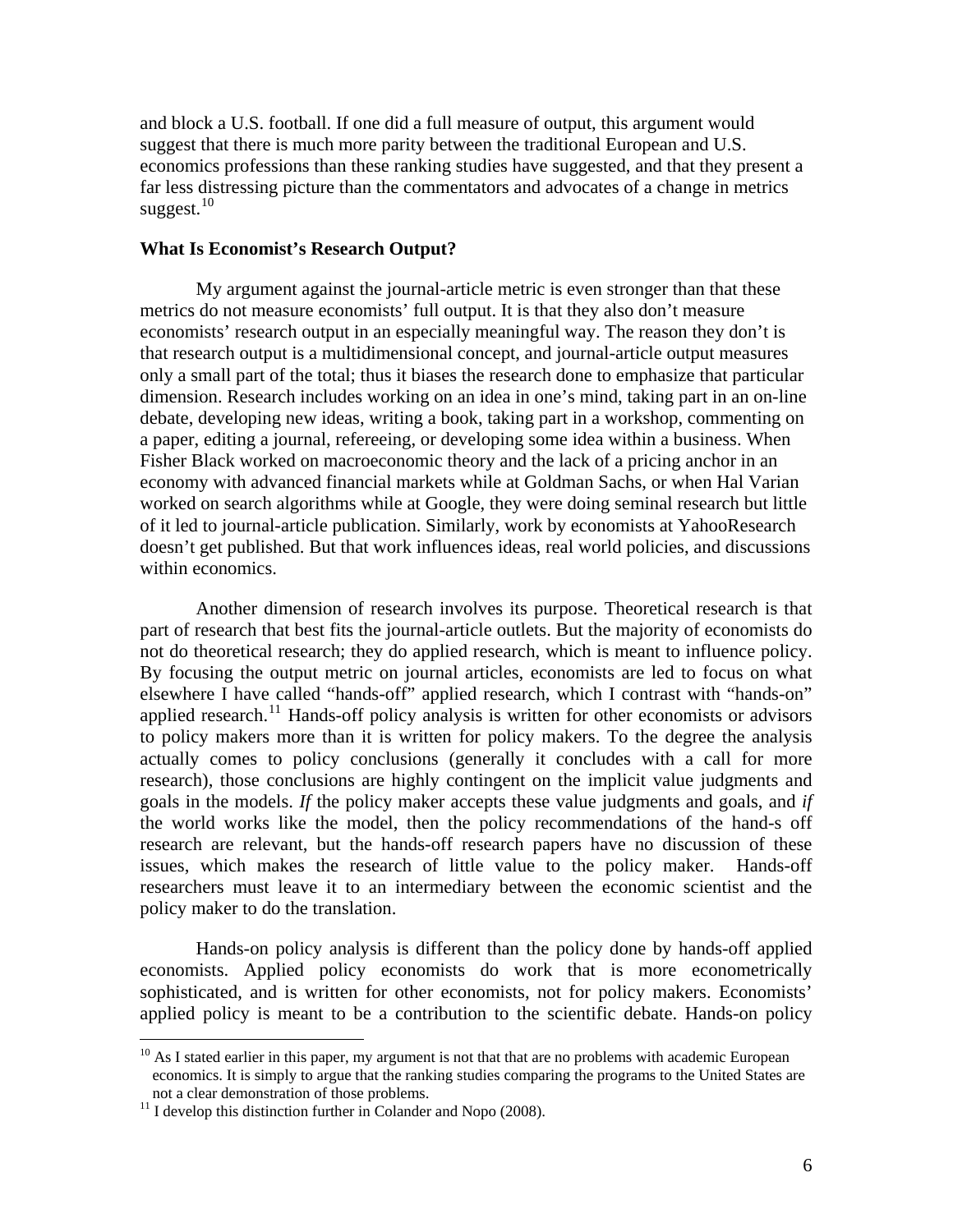analysis is designed to contribute directly to the policy debates in a country. Whereas hands-off policy analysis concentrates on the scientific aspect of policy, hands-on policy applies scientific knowledge to policy by integrating economic knowledge and economic models into a broader framework.

Traditional European programs have given students training in both hands-on and hands-off policy analysis, but only the hands off policy analysis has a reasonable outlet in the journals. The output of hands-on policy research is affecting policy, not economic journal articles. It is not written for other economists; it is written for policy makers and its output is useful advice to decision-makers often on a time-dependent topic of immediate importance to them. They need an answer in a short time. A "better" answer provided later than that time is useless to them. With the adoption of a journal-article metric, this hands-off research output, which well may be the most important research output of economists, is discouraged. Unless the metrics are adjusted to include this hands-on applied research, one of the major strengths of traditional European programs in training students to do such research will be undermined.

The problem becomes cumulative. Individuals who do hands on applied research are driven from academic institutions and are replaced by researchers who do hands off applied research. They then teach students to do hands-off applied research, even though almost all the students' primary role will be in doing hands-on applied research. Students' training becomes further and further removed from what the majority of them will actually be doing, and eventually the expertise in doing hands-on applied research is lost.

Even within hands-off applied research, quality-weighted journal article metrics misses much information about research output, which involves ideas, not articles. Because it involves ideas, *economists who work in a subject area, or at a school, know who is contributing to research and who isn't regardless of whether or not those people publish.* The reason is that journal publications are not the way academic researchers communicate among themselves. They talk; they e-mail; they listen to seminars; they read. In the United States, precisely because of its use of quality-weighted journal article biased metrics, most economists who are contributing research to an area publish in journals that match the metrics, so the metrics become a better match over time, but it takes a long time and there is much noise. For example often what researchers choose to publish has to do with many issues quite separate from the quality of their paper. When a journal article research metric is used, researchers who game and play the system have an advantage over those who simply are interested in doing good work. For traditional European programs that have not previously used the metric, the metric is an especially poor way of measuring output.

The lack of correlation between true research output and journal article publication is truer today than ever before. Today, in the United States, much of the debate about an idea happens at the pre-Working Paper stage, and the research workshops at top universities are more central to the spread of ideas in economics today than are journals. If you are reading an idea for the first time when it is published in a journal, you are out of the informal research loop, and are probably at least two years behind specialists' thinking about the idea. In fact, I would argue that a paper has already had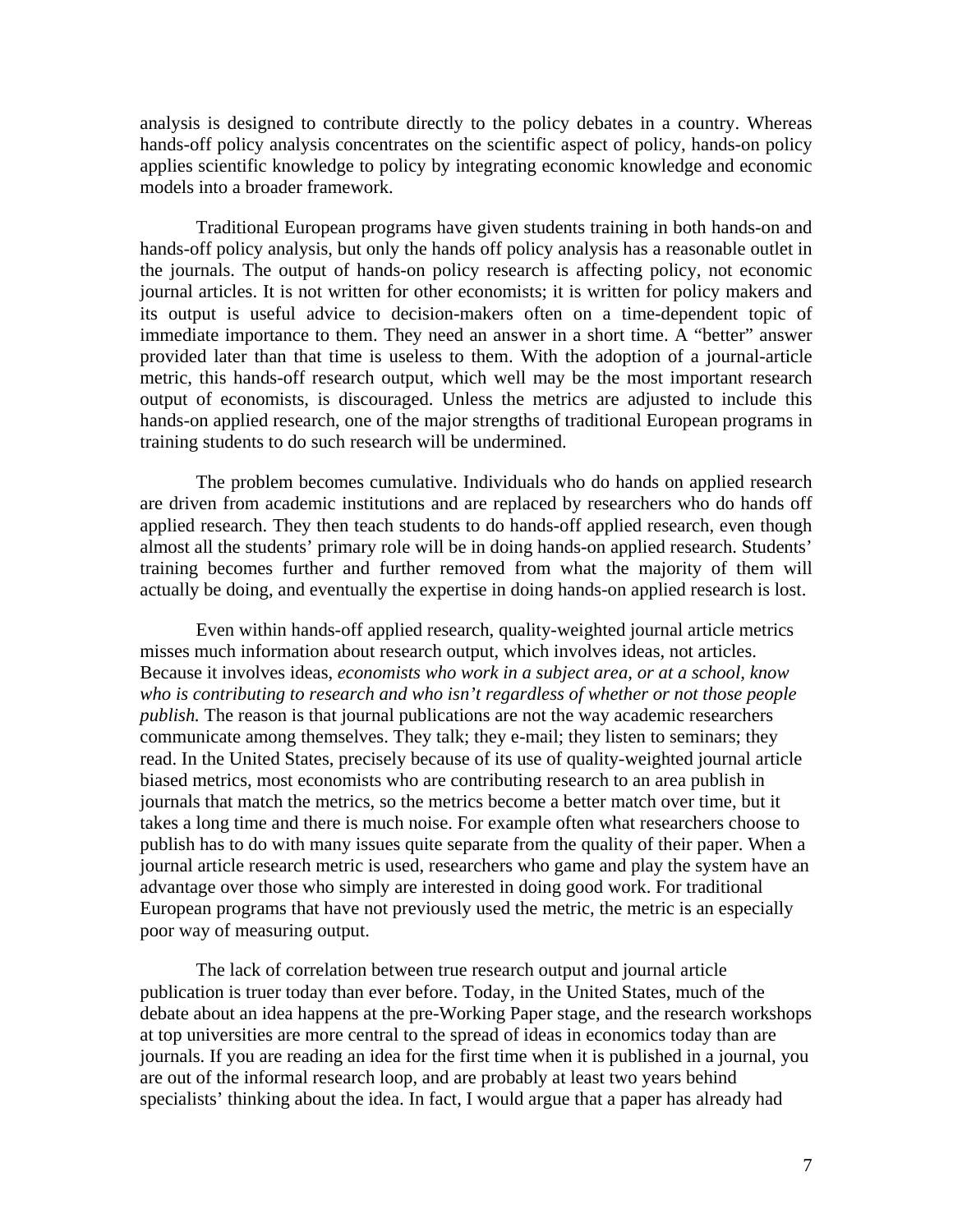much of the influence it will have on cutting-edge researchers by the time it reaches the Working Paper stage. Publication in a journal is more often than not a tombstone, marking ownership of an idea, than it is an important method of communication among cutting-edge specialists. Today, were journal publication metrics not used for promotion and tenure decisions, many existing print, and even on-line, journals would disappear because they would be unnecessary.<sup>1</sup>

The worst effects of the metrics occur in those institutions that have most rigidly quantified them. In the United States this happens when there are faculty unions, which require carefully classified lists of what counts (and how much it counts) for tenure and promotion decisions and what does not. These lists, which can become 40 or 50 pages long, and can include weighting factors for the number of words on a page, among hundreds of other dimensions, lead to a corollary to Gresham's Law—bad research drives out good research, since faced with such a list rational researchers choose those to publish in the "least costly" venue (the journals that require the least work for the highest measured gain in the metric) to them; they structure their research agenda accordingly. Researchers looking into long-range issues, advanced speculative work, or researchers setting off in new directions are selected out of the profession and are replaced by "game playing" researchers who are more focused on maximizing output as measured by the metric. It is that tendency that leads to the sense that much of what is published is of little value. $^{13}$  $^{13}$  $^{13}$ 

My problem with the formal rankings being used to measure research is that they give zero weights to large numbers of research activities that are central to new ideas developing. That zero weighting leads researchers away from these unweighted activities and toward weighted activities. It leads rational researchers to focus on small journalpublishable ideas, and to deemphasize large ideas that might be more interesting, and have a larger research payoff. It also leads them to worry less about what their research is contributing to knowledge or society, and more to whether it is publishable. The publication of the paper becomes an end in itself. That has happened in the United States. Essentially, my conclusion of my most recent study of top U.S. graduate economic programs (Colander 2006, 2007) is that these graduate programs have become specialists at producing highly efficient journal-article writers, but far less proficient at producing broad-based research economists and far less proficient at teaching undergraduates.

#### **The Traditional European Educational Environment and Research Output**

Traditional European programs have been far less influenced by this drive for publications. The reason is that until recently, European economists faced a more informal, political, and social, incentive systems. Often, the incentive system was vague and idiosyncratic by school and country. Thus, Europe avoided the "publication at all

<span id="page-7-0"></span> $12$  I have discussed these issues in Colander and Plum (2004).

<span id="page-7-1"></span> $<sup>13</sup>$  In Colander (2007) one of the students expressed this sentiment when he stated, "In a top journal like the</sup> *Quarterly Journal of Economics* I'd say at least half[(of the articles published] are useless. Probably 20% are useful and the rest are unclear…." Fifty percent will never be cited or read again." The other students in the interview agreed.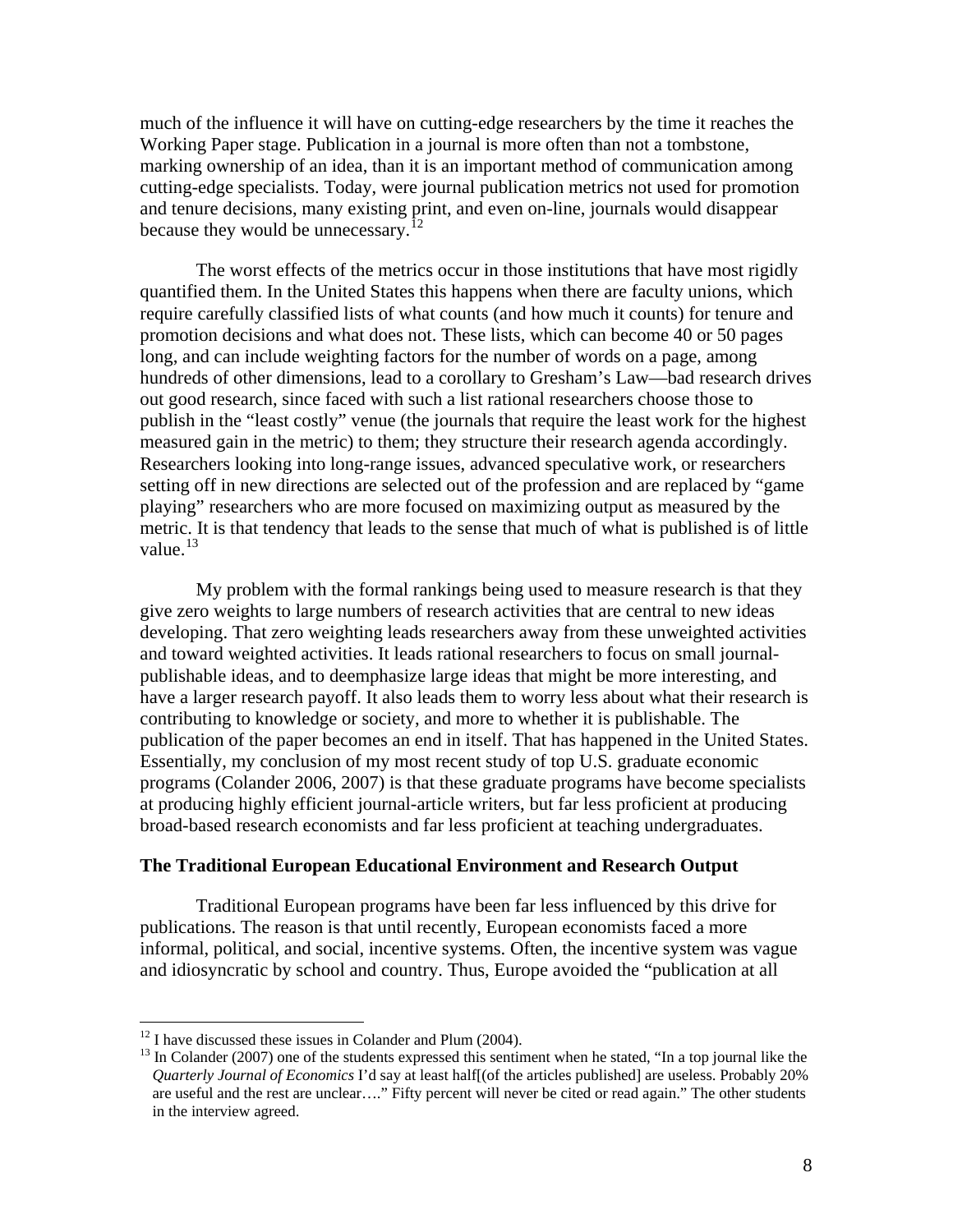costs" bias that characterized the U.S. system.<sup>[14](#page-8-0)</sup> In traditional European economics, doing good work, impressing higher-level professors, measures of publications and citations, and positively interacting with other professors are all important. <sup>[15](#page-8-1)</sup> This continues to hold widely in traditional European programs even as the system moves into flux. Tono Puu (2006) captures this European sensibility in his assessment of publications. He writes: "We tend to look down on the previous generation as they published relatively little. This fact, however, does not imply that they worked little or were less creative. It might just signify that they were more choosy about what they regarded as being significant enough to merit publication."

Since within the traditional European academic system funding and advancement decisions were often made because of social and political factors rather than research output factors, there was little push for publication. There was no central job market that even implicitly used a journal-publication metric. From what I hear from advocates for the journal-article metrics, and from traditional European economists as well, the results of this social advancement system were not always a pretty picture. Programs become inbred and out of touch with developments that are going on elsewhere. Programs and professors often developed fiefdoms, and a small coterie of professors often had control over hiring and research of younger professors, who then had no reason to develop an independent research program. Connections determined hiring decisions: once hired, researchers had limited flexibility. Programs were often focused on narrow issues, and many programs made little attempt to subject their ideas to the global economics discussion, in part because those discussions were in English, while the work in traditional European programs was often in the language of the country in which the work was being done.

The negative aspects of the traditional European programs are generally known and underlie the desire for change by almost all European economists; thus I am not denying that change is necessary. But when thinking about these changes, the negative aspects must be balanced against its positive aspects, and the positive aspects of the

<span id="page-8-0"></span><sup>&</sup>lt;sup>14</sup> The differential assessment system in Europe and the United States is explainable; in the U.S., there has long been an integrated labor market; in Europe, there was not, so in Europe there was less need to develop a generalized ranking system to compare researchers across borders. An important reason for this difference was that, until recently, European economics was fragmented by different languages and national borders, and a different promotion system that was based less on publications and more on subjective judgments that would develop over time. The smaller markets meant that all top economists in a country would meet. They could know one another personally, discuss with each other, and be able to come to an independent judgment about each other's knowledge and work. Assessments based on quantitative output measures, such as publications, would matter, but they would be only one small element in the subjective judgment. With the development of a common educational policy and a common language, that is becoming less the case, and the structure of European economics is now in the

<span id="page-8-1"></span>We present just one example. In Britain, judgments about who was good, not publications, guided placements, with this done through established "old boys" networks. This meant, for example, that until recently, it was considered unnecessary to get a Ph.D. in order to get a job, and in fact the getting of a Ph.D. meant that the researcher was not considered good enough to be hired in the market. As Britain integrated its profession with the U.S. profession, that is no longer the case. Indeed, today British economics may have become more "American" than American economics, slavishly following outdated orthodoxies being abandoned in the United States.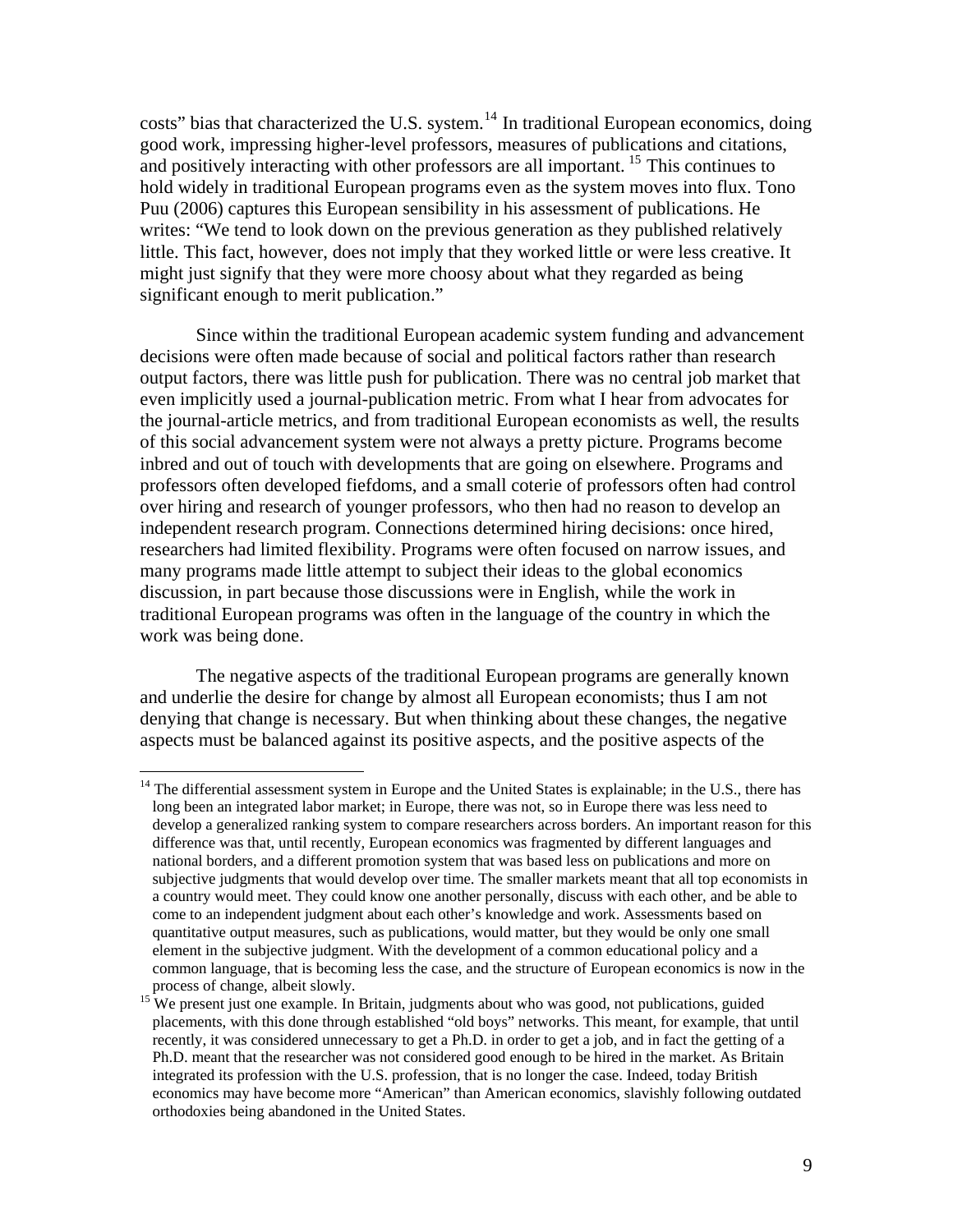traditional European system compared to the U.S. system, have received too little discussion.

One advantage is that the traditional European system gave researchers a larger incentive to think about big questions, and to spend more time reading others' work, and to publish only when they felt they had something meaningful to say that goes beyond what others know. Put another way, it directed researchers toward *thoughtful research* over *publishable research*. This focus on thoughtful research allowed pockets of excellence to develop in Europe that could not develop in the United States as European researchers took long-term views of research rather than short-term views. For example, important work in cointegrated vector auto regression was done at Copenhagen, important work in general to specific econometrics was done in England, important work in behavioral and experimental economics initially developed in Germany and Switzerland, important work in non-linear dynamics and complex systems took place in Germany, Sweden, the Netherlands and Italy, and important work in agent based modeling was done in Italy. Most of this research reflected a deep understanding of the limitations of the current approach in economics, and was foundational work designed to change it. Aspects of this work will likely play an important role in the future development of economics.<sup>[16](#page-9-0)</sup>

A second advantage of the traditional European system is that it left European economists free to choose the type of outlet that made most sense for the idea. For example, if an idea took a book to make the point, they would write a book rather than not deal with the idea because it could not fit into a journal article. Often, ideas weren't published but simply catalogued and used in discussion and classes.

A third advantage of the European system is that it allowed for more diversity than one finds in the U.S. programs. Since there was no single measure in Europe, there were many measures of excellence, and different countries specialized in different elements. France, with the regulation school, specialized in the integration of social and economic issues. Italy specialized in the history of economic ideas. The Netherlands specialized in econometric modeling. Some German universities specialized in policy and others specialized in the implications of non-linear dynamics for economic systems. The "sameness" of graduate programs that the COGEE commission criticized as characterizing U.S. graduate programs was far less prevalent in Europe. (Krueger et al. 1991)

Despite the push toward a global blending, the most distinctively local heterodox traditions have continued to flourish most clearly within the local-language journals and outlets. Thus, when I have met European economists from traditional European programs I have often been highly impressed with their broad knowledge of the economic literature, their technical knowledge, and their sense of what issues are important. In my judgment European economics is on a par with US economics, so not only can it compete; it is already successfully competing.

<span id="page-9-0"></span><sup>&</sup>lt;sup>16</sup> This argument is developed further in Colander, Holt, and Rosser (forthcoming 2009).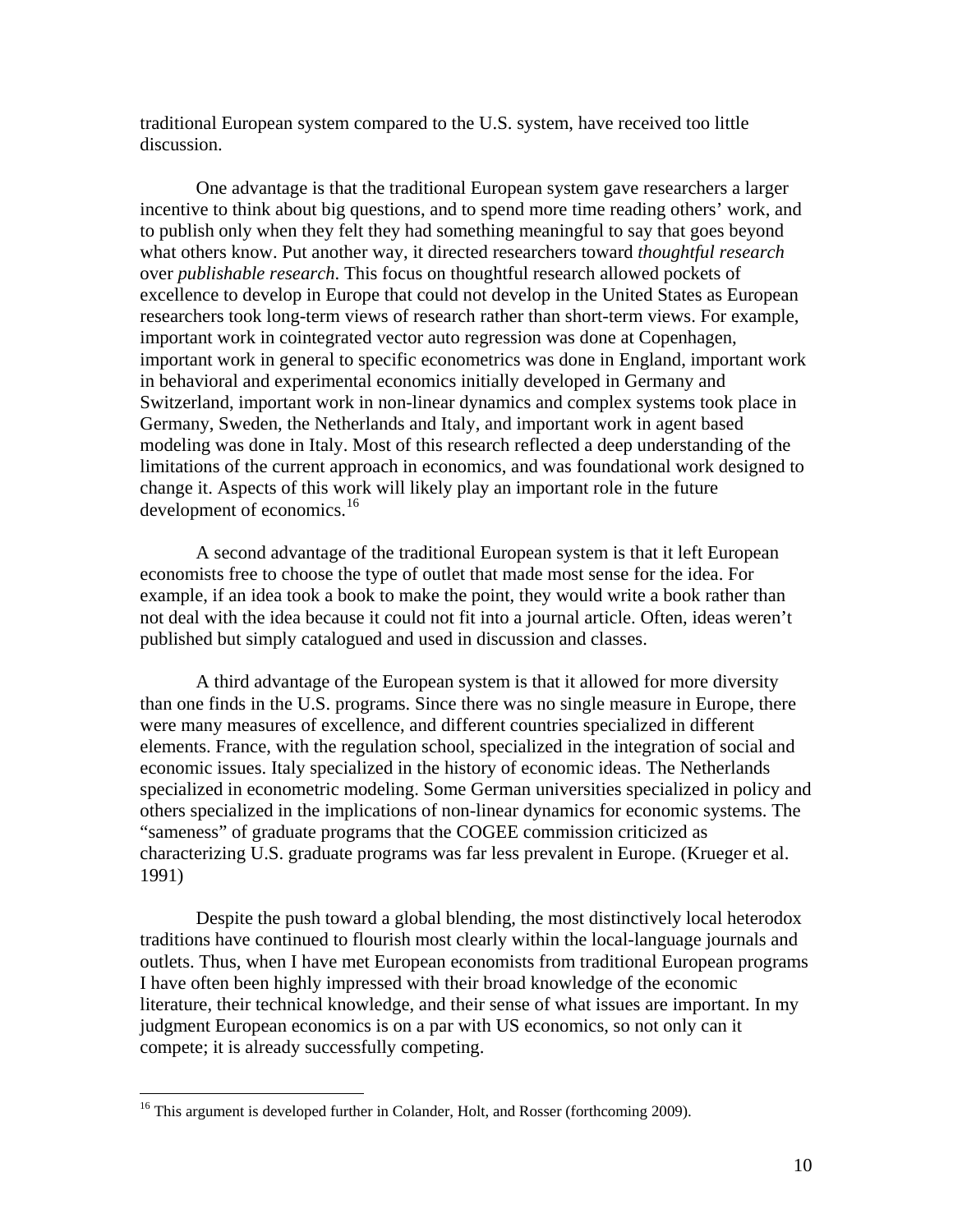# **Developing a Better Assessment System**

Let me now turn to the difficult question: how to design an assessment system that will weed out the less desirable elements of the traditional European system while not destroying the good elements. I premise this discussion on the acceptance that change in traditional European academics economics programs is needed, and that the only way to implement change is likely to involve the use of some metric that replaces the current individually subjective decision-making process. The politics and vested interests are too strong to allow the current non-metric-based system work. Moreover, as Europe education expands from country-based education to a European education, the subjective information about who is good becomes harder to maintain and develop.

But to say that some metrics will likely be necessary is not to say that the current ones being used are the best. Indeed, my arguments suggest that they are far from the best, and that they are being used inappropriately. Let me discuss what implications I believe my arguments have.

- 1. *Begin from a measure of total output, and estimate what percentage of total output is being captured by the metric you are using*. If the output of economists is a complicated and multidimensional as I am arguing it is, any metric is going to capture only a small portion of that output. Thus, at the beginning of each metric study, the authors should be required by editors to estimate the percentage of output that their metric is capturing, in order to reduce the possible misuse of that metric. For example, if the recent metrics papers had stated in their conclusion that they are capturing only a small percentage (my estimate above was 17%) of European economists' total output and that there was no objective way to justify the weights they chose, their rankings would likely have not been used in the way they have been used.
- 2. *Use multiple metrics to judge quality of research.* All metrics are flawed, and thus one wants to use as many different measures as possible.<sup>[17](#page-10-0)</sup> The multiple measures take account of the arbitrariness of any ranking system and better capture the multiple dimensions of research. As Zimmerman (2008) discusses, REPEC offers numerous alternative measures, which gives it a nice flexibility, and includes working papers, measures of access on the web, and other such interesting elements. The use of multiple metrics will make it easier for subjective evaluation to enter in.
- 3. *If you have to choose one metric to focus on, focus on an expansive output metric rather than embodying strong implicit and explicit quality weights in the metric.* In other words, the output metric should be seen as a metric measuring only the number of articles with minimal concern for where they are published. The reason is two-fold.

<span id="page-10-0"></span><sup>&</sup>lt;sup>17</sup> This argument is nicely developed in Henrekson and Waldenstrom, 2007.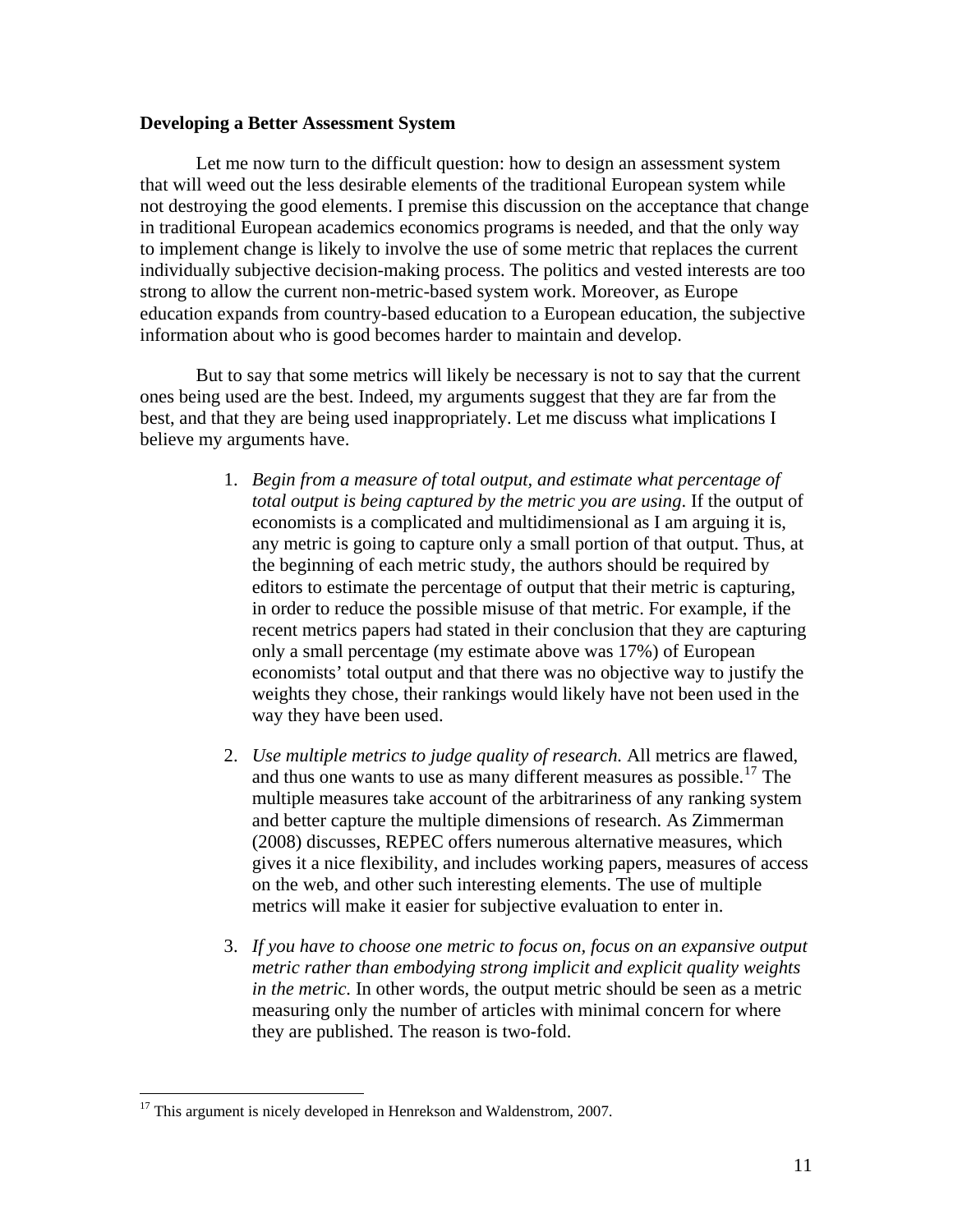a. The first reason is that the quality-weighting systems currently in use are highly biased against European economists generally. This is the case since the existing measures, based upon previous importance of journals, are highly U.S.-centric. They rate internal U.S. university journals (such as the *QJE* and *JPE*) highly, as well as rating *AEA* journals highly. This creates a bias against European economists. The problem is that the peer review process cannot be totally neutral; geographic or other proximity with the editor matters, not because of any conscious bias, but because of information flow and interests.<sup>[18](#page-11-0)</sup> Being at the same workshops with the editor puts one on the same wavelength and increases chances of knowing what the editor is looking for in a paper.

 Once a journal ranks high in a metric, the rankings become self-fulfilling. People send their best papers to the journals that rank the highest, and the ranking becomes built into the institutional structure. The rankings provide an institutional structure that will make it much harder for European journals to compete and will be biased against European authors. To offset that bias, at least initially, one might even consider in European rankings giving *European journals be given a higher ranking in the metrics for European promotion and advancement.* This would enhance their ability to attract the best papers. Giving double weights for publication in European journals can help offset that existing journal bias. It can be seen as a way of generating bottomup European journals. I justify it by what might be called an infant journal argument. This would encourage Europeans to publish in European journals and build them up as an alternative to the established U.S. journals. $19$ 

b. A second reason is that the quality-weighted systems are highly biased against traditional European economics and will likely kill off many of the strong aspects of the traditional system as well as the weak aspects. As I argued above, strengths of traditional European economics include its diversity and its pockets of excellence. These strengths have developed precisely because a

<span id="page-11-0"></span><sup>&</sup>lt;sup>18</sup> Journals are subject to real-world influences and to interactions between authors and editors in defining what a problem is, and the reasonable way of approaching it are likely to be shared by researchers in the same geographic area. *JPE* articles come much more heavily from Chicago, and *QJE* articles come much more heavily from Harvard, than from other schools. The editors are at these schools and, even with the best of intentions about being open, which I think they have, cannot but be influenced by social interactions and discussions about what is relevant and what is not. Decisions on publication are seldom clear-cut; reviewers differ, and choice of reviewers can play an important role in whether a paper will be accepted. Thus, even in a peer review system the editor has much more influence than is often recognized. If Europe moves toward emphasizing a single peer reviewed journal metric, it should develop its own European metric that at least initially emphasizes European-based journals (weighing such journals much more heavily) to help offset the infant-journal problem.

<span id="page-11-1"></span><sup>&</sup>lt;sup>19</sup> Obviously, such an alternative weighting system should not continue forever but instead have a planned phase out over a ten-year period.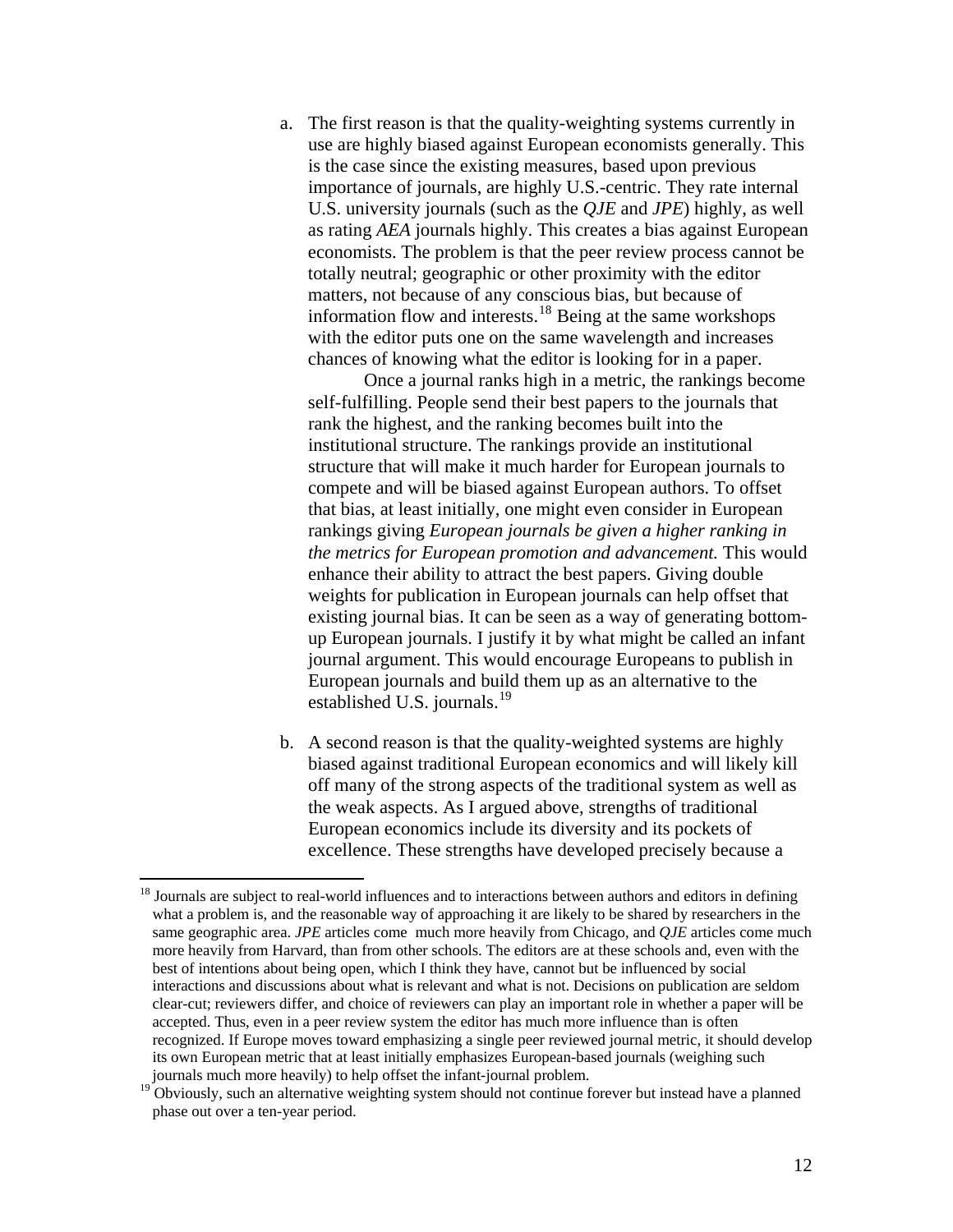ranking system was not in use, and the use of a highly qualitative ranking system will undermine that strength.

 A broad-based measure—such as Coupe's (2003) measure of output—would be far less damaging, since it would give many more outlets to publish. Let me be clear; my argument is not that journal quality doesn't matter, and that a publication in the *AER* is the equivalent to an article in the *Journal of Human Resources* or *Public Finance*. It is simply to argue that the quality weights are article-dependent and context-dependent, and are better made subjectively. For example, much of the initial cutting-edge research that will guide economics in the future will likely be published in non-traditional journals that are more open to new approaches; the journal article metrics will miss precisely that work that is likely to be most path-breaking.

 The problem of using quality weights is that they can embody significant implicit subjective judgments under the guise of objectivity. For example, as Henrekson and Waldenstrom (2007) point out, the Kalaitzidakis, Mamuneas, and Stengos ranking, which was called "the most up-to-date set of objective journal weights available" in the introduction to a set of ranking studies published in the *JEEA* (Neary et al. 2003 p. 1247) has enormous subjective judgments hidden within it. Specifically, those authors point out that "a single article in the *American Economic Review* is valued more highly in the Kalaitzidakis, Mamuneas, and Stengos metric than 10 articles in the *Journal of Financial Economics*, or 25 articles in the *Journal of Law and Economics*, 60 articles in the *Journal of Health Economics*, or all the 400+ articles published in the *Journal of Evolutionary Economics*." (p 5) By hiding those necessarily subjective implicit weights in the ranking metric, the subjective judgments are hidden rather than made transparent, so one can judge the metric.

- 4. *Develop a separate output metric to judge economists' contribution to hands-on research*. Hands-on research does not lend itself to journal articles, and should not be judged by journal article output. Often, this research will result in internal memos. Even when it does result in publication, the best publication outlets are not economic journals. Rather they include general interest magazines, newspapers, and multidisciplinary journals. Any ranking should include some measure of this form of research output, or make it clear that it is not capturing this aspect.
- 5. *Develop a formal subjective metric to complement and possibly replace output metrics.* If, as I argued, economics is an informationally small activity, then more information exists within the profession than can be captured in any metric. Obviously these subjective measures will be flawed, but I argue that they will be less so than the alternatives because they are more likely to include many non-quantifiable output dimensions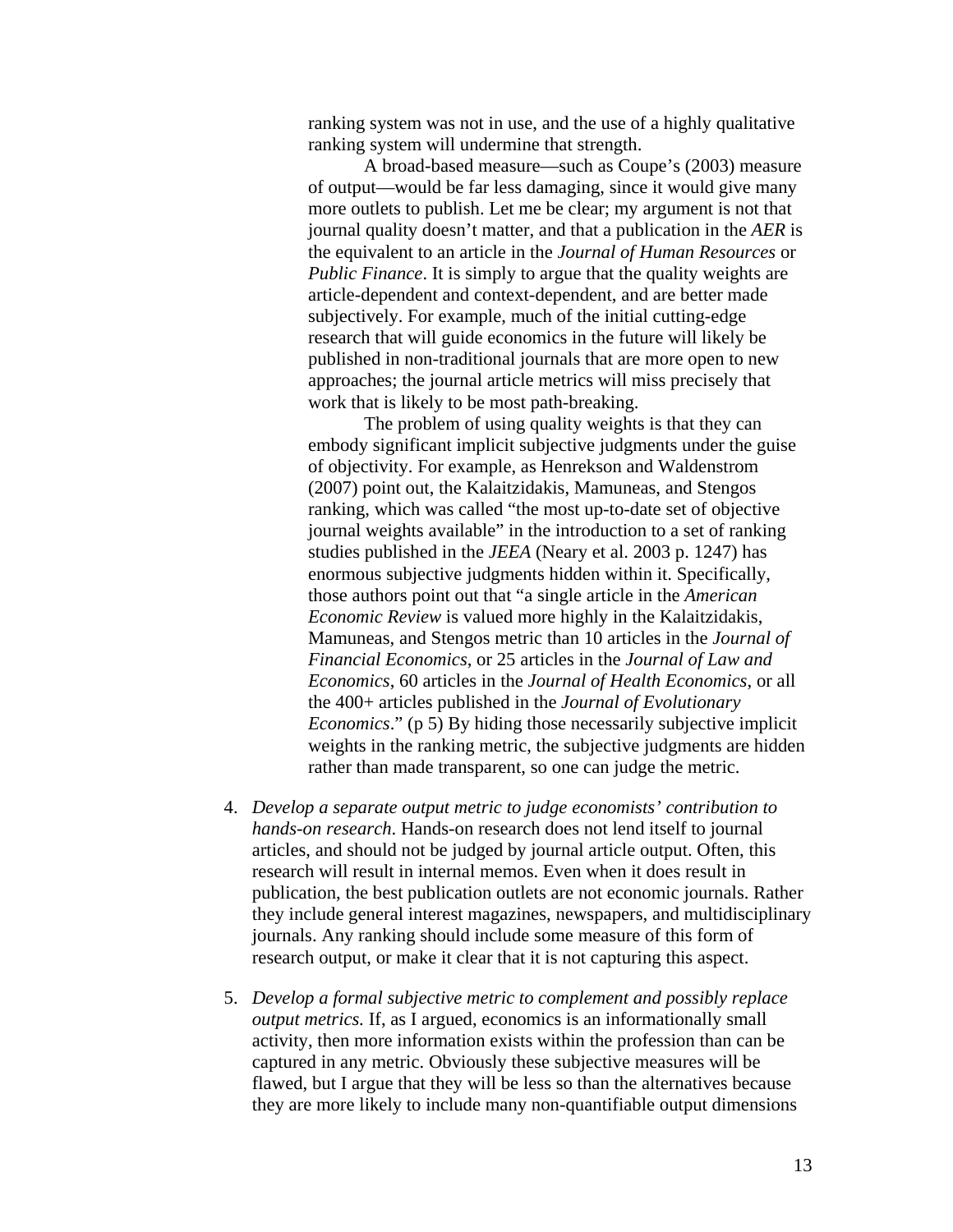of economists' performance.<sup>[20](#page-13-0)</sup> There are many ways this formal subjection metric could be developed. One could set up a survey sent out to specialists in a field who rank other researchers and programs in the field in terms of the dimensions that one wants to rank. Weights could be assigned to the dimensions, allowing a composite judgment to be arrived at.

 Many variations of this approach are possible. For example, you could allow each researcher to write a one-page statement of her or his research agenda along with a one-page vita, which others could use to rank that research. Programs could provide two-page summaries of their research program. Then this information could be provided to all who take the survey or to a panel of experts—say U.S. Nobel Prize winning economists--who would be asked to rank the schools based on these summaries and other knowledge of the program that they have. These formal quantified subjective measures could then be used in conjunction with the physical measures of output in the more traditional approach.

6. *Develop an input metric to supplement the output metric*. With the multidimensionality of research output, with much of it unmeasurable, even using multiple dimensions of output metrics, a lot will be missed. Essentially, what one wants in research is to have really, really bright and creative people, playing with really, really hard questions. Placing any type of measure on their output will likely hurt the process. Ideally, these really, really bright people should be given wide latitude. The problem is that all of us would like to be given that latitude. Thus some filtering device must be developed to limit those who are given that latitude. Requiring researchers to have Ph.D.s is one way in which that was done. That reduces the number of researchers significantly, and insures that they have a common core of knowledge. That filter could, and probably should, be reconsidered, and additional finer filters should be developed. For example, a set of additional difficult certification exams could be developed in specific areas, or in techniques, as is done with actuaries. Researchers could take these exams and be judged according to their knowledge, not their output. Many variations of this approach are possible; for example, before one can do research using a particular econometric technique, one could be required by a journal to have completed a difficult certification exam that demonstrated full knowledge of that technique.

# **Providing a Level Playing Field for Traditional European Economists**

 $\overline{a}$ 

 I am realistic and I recognize that the above suggestions are unlikely to change the current use of metrics, and even if the arguments are accepted, their implementation will

<span id="page-13-0"></span> $20$  One could even establish an on-line virtual economics academy, in which economists who join the online game can create their "dream teams of researchers." The game could include a trading system that would essentially value various economists. Thus a "player" in the virtual academy game would be given an objective function and allowed to "draft" and "trade" players for his virtual university.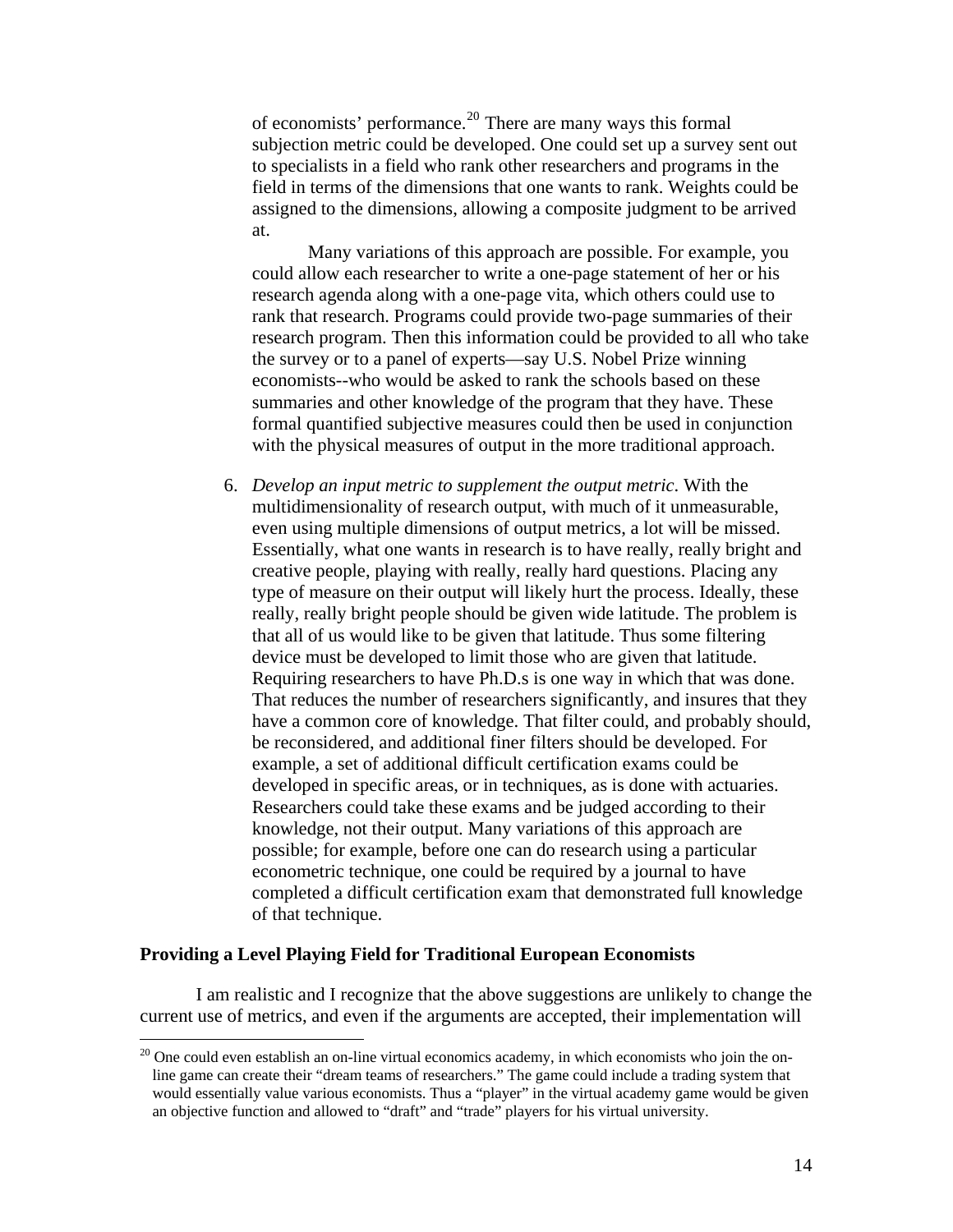take many years. In the meantime the current quality-weighted journal-article metrics will likely dominate. Thus, even if one accepts none of the suggestions, I still believe that the EU should take a number of steps to offset the U.S, bias in the existing quality-weighted journal output metrics.

- 1. *The EEC should subsidize the distribution of European economic journals.* As the European Economics Association has discovered, any new economics journal today faces serious problems of finding acceptance in libraries. Whereas twenty or thirty years ago new journals in economics could easily find homes in libraries, new journals today, unless they are part of a large package supplied by a journal publisher, have almost no chance of being adopted by libraries.<sup>[21](#page-14-0)</sup> This puts new European journals, and existing European journals that are trying to expand their readership and global reach, at a considerable disadvantage to established journals with built-in library subscriptions. European journals face a strong infant journal problem.<sup>[22](#page-14-1)</sup> By emphasizing quality-weighted journal metrics, the EU is contributing to that bias and handicapping its own journals. To offset that disadvantage, if European economics chooses to give stronger emphasis to a journal ranking system, it would pay for the EEC to consider subsidizing existing European economic journals for a limited period of perhaps ten years, making them available free on the web. This subsidization would allow all libraries in the world access to these journals and showcase European researchers' work, thereby helping offset the infant journal problem. Subsidizing all European journals for a limited time period would give them a chance to develop and compete on a more level playing field. Using European research funds to do this would likely be more effective at advancing European economics than would the same funding of European research.
- 2. *Establish an invited peer review process for the new European journals.* Another method that European journals might use to establish their journals as top

<span id="page-14-0"></span> $21$  The AEA journals are some of the most expensive economics journals in the world to produce, both because they pay editors well and because they have a labor-intensive quality process of review and printing. The average cost of each article is more than \$8000 per article. The journals nonetheless have a low price to libraries because so many libraries subscribe. It is this advantage that is allowing the AEA to introduce four new journals at low prices. These journals will quickly move up in the rankings. The reason is twofold. First, economies of scale—the large number of library subscriptions means that the AEA can spread out the costs much more than can other journals. (They tied in their four new journals that will begin publication in 2009 to existing journals so these will also be relatively inexpensive to libraries, since very few will opt out of the total package.) The second reason is that the AEA owns EconLit, which provides a major profit (over \$1,000,000 a year) to the organization, allowing it to

<span id="page-14-1"></span>heavily subsidize its journals. 22 As an example of the need for such a program consider the *Journal of the European Economic Association.* It had hoped to become one of the top six journals in the world, but it has not achieved it, not because it is of lower quality in its reviewing process, but because it started later, which places it at a permanent disadvantage. Its lower rank is recognized by researchers and its lower position becomes selffulfilling as the first pass of the best papers are sent to the highest-ranked journals. The problem for new journals seeking to move up is amplified by the fact that journals have proliferated, and have become very expensive to libraries, meaning that libraries are not buying new journals. The result is that all new journals are at a significant competitive disadvantage relative to established journals and even to those journals that are part of the private publisher's package of journals that is sold to libraries as a whole.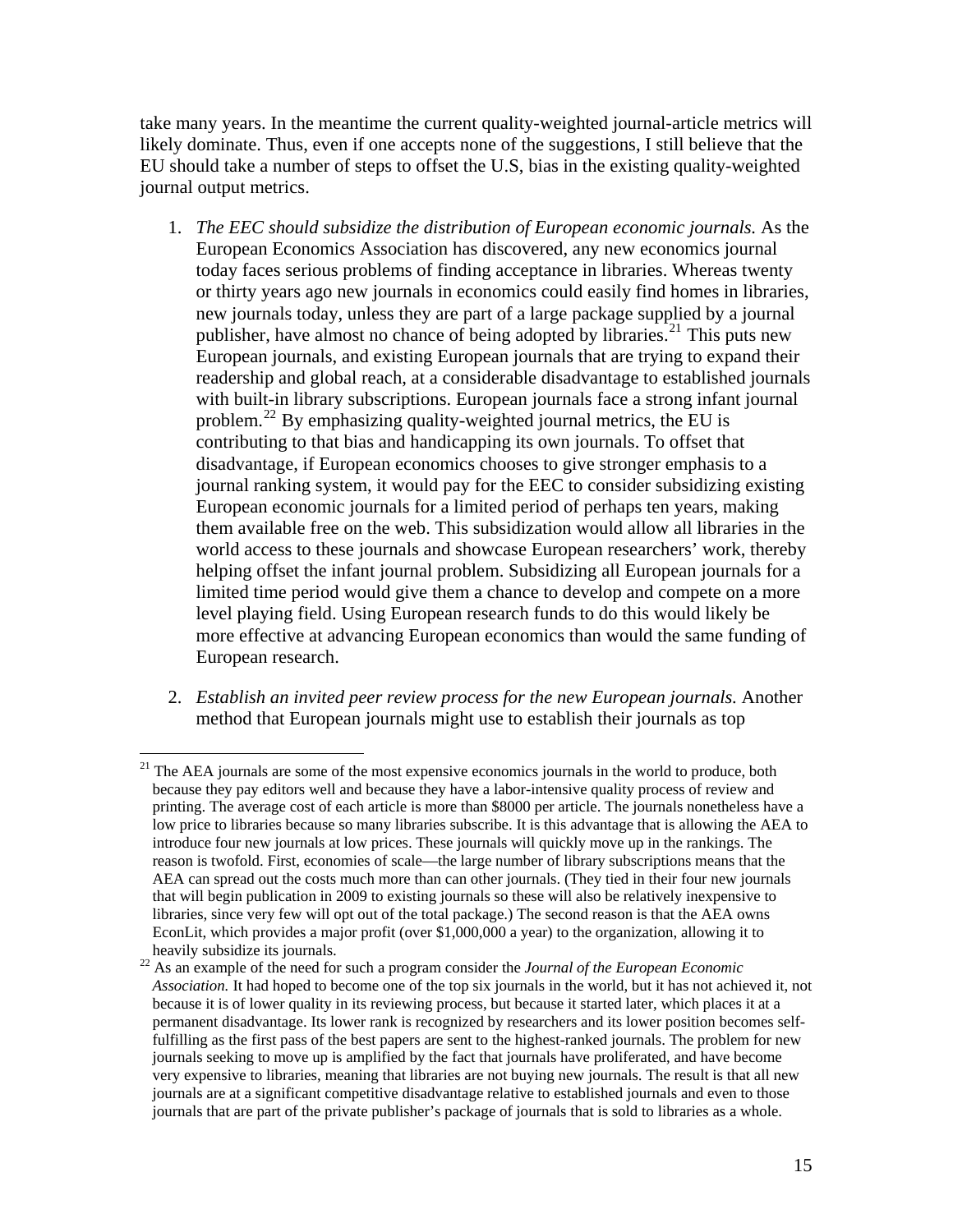innovative journals rather than as second-tier journals is to institute an "invited peer review" section of the journal. For a young scholar, journal publishing is a crapshoot—all the more so if the author doesn't know the editor or at least is not familiar with the editor's thinking. Lack of knowledge about publishing makes it difficult for young scholars to take chances. They too often go with papers dotting i's and crossing t's.

 To offset that incentive, one can establish a system in which European editors choose highly promising young European researchers and invite them to publish a paper on a subject in the European journal. This could be competitive in the sense that it is judged on a one-page proposal of what is intended. The papers are still peer reviewed, but the presumption is that the paper will be published, and the writer will have a chance to respond to reviewers. This is essentially how some top-ranked U.S. based journals, the *JEP* and *JEL*, work, and it allows them to get a different range of articles than shows up in other journals. Actually, in reality, journals that rely totally on submission also have aspects of these invitations since editors sometimes "encourage" economists whose work they find interesting to submit papers to their journals. The fact that that happens is one of the reasons why the geographic home of a journal matters.

### **Conclusion**

 The largest problem of European academic economics is not that it is second rate; the problem is that is sees itself as second rate, and acts second-rate by trying to copy U.S. programs rather than building on its strengths, and not worrying about how it compares to the US programs. Despite all the governance and academic institutions problems, which are considerable, its strengths are substantial. It has some of the most interesting leading-edge work taking place, and, in certain sub areas has developed pockets of excellence that match or exceed anything found in the United States. It has strength in diversity that the United States is sorely lacking; and it integrates academics into hands-on research much better than does the United States. In many ways, my goal in this paper has been a Wizard or Oz role, advising European economics to listen to European economists such as Serge-Christophe Kolm (1998), to drop that second-rate image of itself, and see its strengths. They should not be like the lion in the Wizard of Oz who needs a medal to give it courage.

So in answer to the question: Can European economics compete with U.S. economics?, the answer is yes, absolutely. I have no doubt that Europe can match the United States in terms of the journal publication and citation metrics if it changes the incentives to do that. But my answer to the second title question: Should they compete? is no, at least not in reference to any formal ranking. Just because it can compete does not mean that it should do so. Competing in reference to a formal ranking rather than competing in ideas, is a tendency of a second rate program. That's why the metrics of competition currently being used will likely do more harm to European economics than it will do good. It will put it in a permanently second-tier position as it reduces diversity and reduces work on cutting-edge ideas that may well become the economics of the future.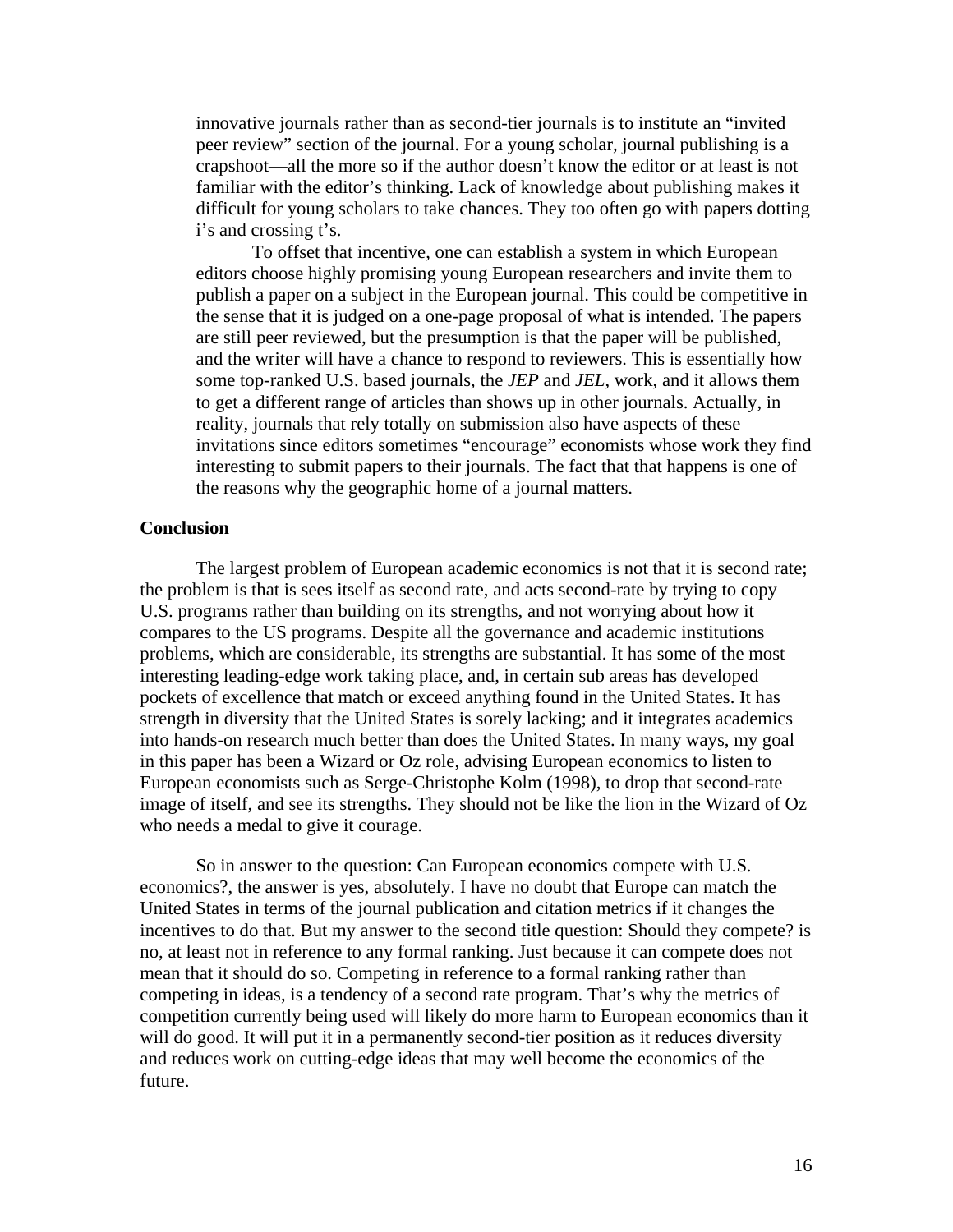What European economics needs most is not a ranking metric, but a change in attitude. European economists are so sure they are second, because they are judging themselves by U.S.-biased standards, that they develop a second-place mentality. It is time for that to end. If Europe is to move to be a leader, it must have faith in itself, and develop the mindset of a leader. That means that it must do more than simply import U.S. metrics to Europe and design its programs after U.S. programs. They have to build on the strengths of the European system, and in reforming those institutions, see themselves as leapfrogging the United States, by developing a ranking metric underlying the promotion and funding mechanisms that recognizes that subjective judgments about what is good and bad must be made. The current changes being implemented will not do that; if implemented they will condemn European economics to being a second-tier set of programs. European economics, can, and should, do better.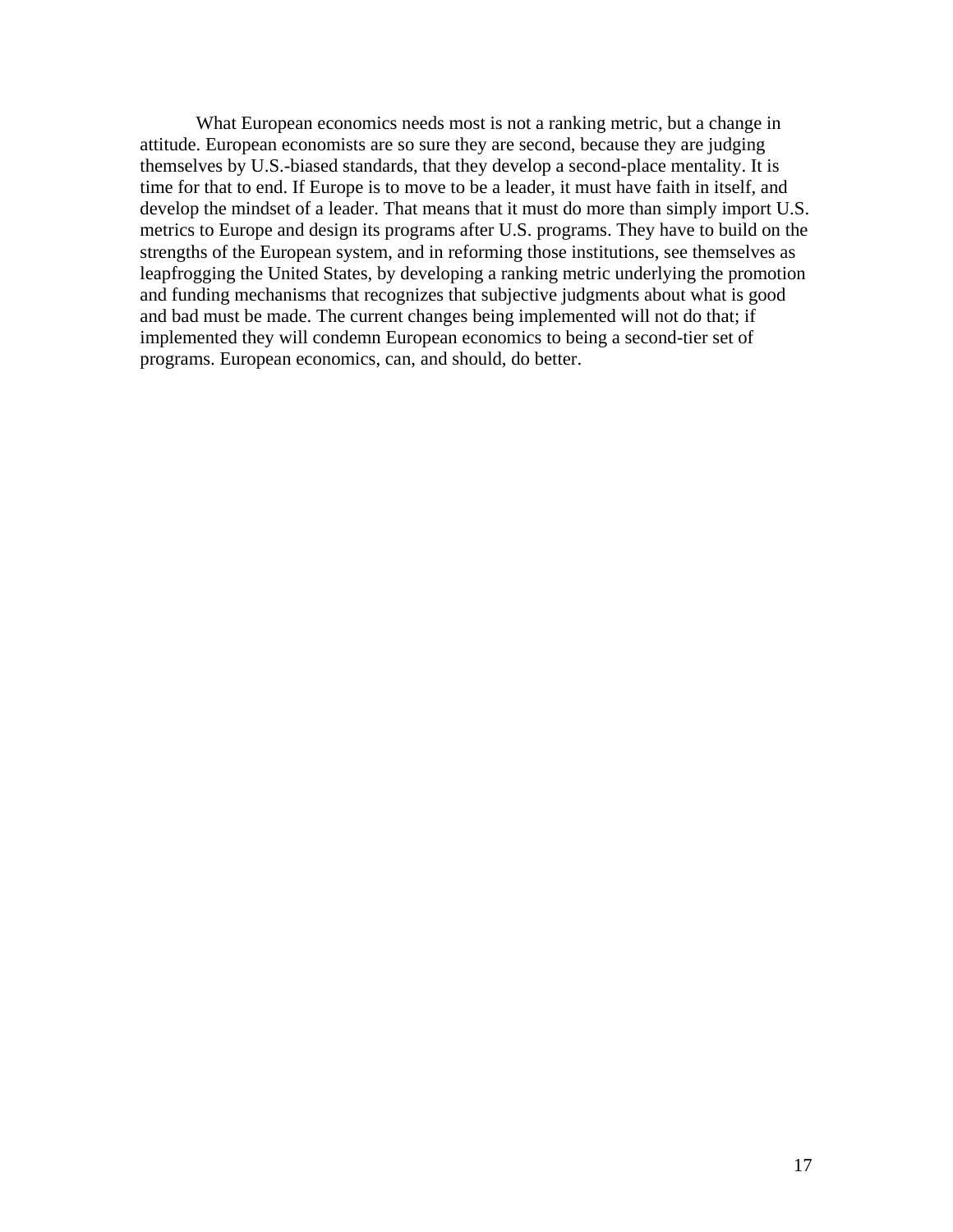## **Bibliography**

- Colander, David. 1989. "Research on the Economics Profession." *Journal of Economic Perspectives*.
- Colander, David. 2006. "The Making of an Economist Redux." *Journal of Economic Perspectives* 19:1:175-98.
- Colander, David. 2007. *The Making of an Economist Redux*. Princeton: Princeton University Press.
- Colander, David. 2008. "The Making of a Global European Economist." Kyklos 61 #2.
- Colander, David. 2009 (in process). *The Making of a Global European Economist.* Cheltenham: Edward Elgar.
- Colander, David, and Terry Plum. 2004. "Efficiency, Journal Publishing and Scholarly Research." Middlebury College Department of Economics Working Paper 2004-19.
- Colander, David, and Hugo Nopo. 2008. "The Making of a Global Latin American Economist." Middlebury College Working Paper.
- Colander, David, Richard P.F. Holt, and J. Barkley Rosser, Jr. 2009 (in process). *The Changing Face of European Economics*. Cheltenham: Edward Elgar.
- Coupe, Tom. 2003. "Revealed Performances: Worldwide Rankings of Economists and Economic Departments, 1990-2000." *Journal of the European Economic Association*. 1 #6.
- Dreze, Jacques. 2001. "Economics and Universities in Europe." Working Paper.
- Frey, Bruno, and Reiner Eichenberger. 1992. "Economics and Economists: A European Perspective." *The American Economic Review* (May) 82:2:216-20.
- Frey, Bruno, and Reiner Eichenberger. 1993. "American and European Economics and Economists." *Journal of Economic Perspectives*.
- Henrekson, Magnus, and Daniel Waldenstrom. 2007. "Can Research Performance be Measured Uni-Demensionally?" Research Institute of Industrial Economics Working Paper.
- Holmstrom, Bengt, and Paul Milgrom. 1991. "Multitask Principal-Agent Analysis: Incentive Contracts, Asset Ownership, and Job Design." *Journal of Law, Economics, and Organization* 7 #1.